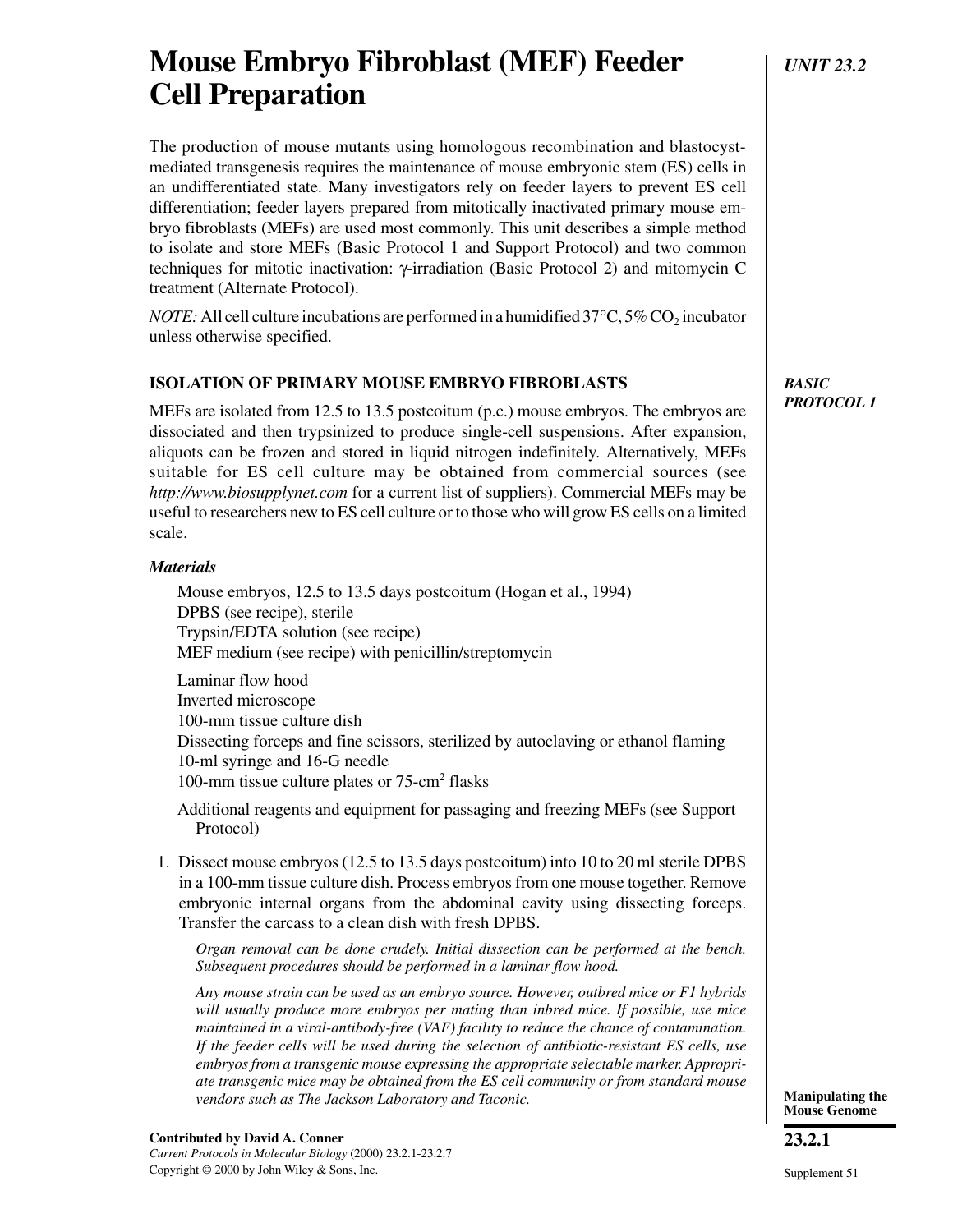|  | 2. Rinse embryos again in 10 to 20 ml DPBS. Transfer the embryos to a clean 100-mm<br>tissue culture dish containing 3 to 5 ml trypsin/EDTA solution.                                                                                                                                                                                                                                                                                                                                             |
|--|---------------------------------------------------------------------------------------------------------------------------------------------------------------------------------------------------------------------------------------------------------------------------------------------------------------------------------------------------------------------------------------------------------------------------------------------------------------------------------------------------|
|  | 3. Dissociate embryos by aspirating into a 10-ml syringe through a 16-G needle and<br>expelling the contents. Repeat two to four times.                                                                                                                                                                                                                                                                                                                                                           |
|  | Too many repetitions will reduce the cell yield. The embryos should be dissociated to the<br>extent that they can be easily aspirated into a 5- or 10-ml pipette.                                                                                                                                                                                                                                                                                                                                 |
|  | 4. Add trypsin/EDTA solution to 10 ml. Mix contents by trituration, return to dish, and<br>incubate 5 to 10 min in a 37°C incubator.                                                                                                                                                                                                                                                                                                                                                              |
|  | 5. Mix again by trituration and incubate for an additional 5 to 10 min at $37^{\circ}$ C.                                                                                                                                                                                                                                                                                                                                                                                                         |
|  | 6. Transfer contents to a 50-ml conical tube and add an equal volume of MEF medium<br>with penicillin/streptomycin. Let stand 3 to 5 min at room temperature to allow large<br>tissue pieces to settle to the bottom.                                                                                                                                                                                                                                                                             |
|  | 7. Remove solution, avoiding large tissue pieces, and place in a fresh 50-ml tube.<br>Centrifuge 5 min at $1000 \times g$ , room temperature.                                                                                                                                                                                                                                                                                                                                                     |
|  | 8. Remove supernatant and resuspend pellet in 10 to 50 ml fresh MEF medium with<br>penicillin/streptomycin. Plate cells on 100-mm tissue culture plates or 75-cm <sup>2</sup> flasks,<br>using approximately one embryo per plate or flask. Add medium to a final volume<br>of 10 to 15 ml/plate.                                                                                                                                                                                                 |
|  | 9. Grow cells until confluent (2 to 5 days). Monitor cell density using an inverted<br>microscope. Change medium after the first day and every other day thereafter.                                                                                                                                                                                                                                                                                                                              |
|  | 10. Passage cells by trypsinizing (see Support Protocol, steps 1 to 4), resuspending the<br>cell pellet in 10 to 50 ml MEF medium with penicillin/streptomycin, and plating at<br>a dilution of 1:5 to 1:10. Add medium to a final volume of 10 to 15 ml per $75$ -cm <sup>2</sup><br>flask or 10-mm plate.                                                                                                                                                                                       |
|  | Using this dilution, fibroblasts from each original embryo are now plated on five to ten<br>75-cm <sup>2</sup> flasks or 100-mm plates.                                                                                                                                                                                                                                                                                                                                                           |
|  | 11. Grow again until confluent (3 to 5 days) and freeze (see Support Protocol, steps 1 to<br>7) at $-5 \times 10^6$ cells/ml.                                                                                                                                                                                                                                                                                                                                                                     |
|  | A representative vial should be thawed to check for viability. It is also a good habit to check<br>each new batch for mycoplasma contamination using a commercial service or a PCR-based<br>screening kit (e.g., Pan Vera, Stratagene; also see Coté, 2000)). In addition, MEFs made<br>from previously untested transgenic mice should be grown in the appropriate antibiotic to<br>ensure that they are resistant to the concentration of antibiotic used for selection.                        |
|  | MITOTIC INACTIVATION OF MEFS WITH γ-IRRADIATION                                                                                                                                                                                                                                                                                                                                                                                                                                                   |
|  | MEFs must be inactivated prior to use as a feeder layer for mouse ES cells. Mitotic<br>inactivation prevents the dilution of ES cell lines with dividing fibroblasts. MEFs can be<br>inactivated using y-irradiation, as described here, or mitomycin C treatment (see Alternate<br>Protocol). This procedure is faster and less labor intensive, but requires a convenient<br>radiation source. Both methods produce feeder layers suitable for the maintenance of<br>undifferentiated ES cells. |
|  | <b>Materials</b>                                                                                                                                                                                                                                                                                                                                                                                                                                                                                  |
|  | Frozen MEF culture (see Basic Protocol 1)<br>MEF medium (see recipe) without penicillin/streptomycin                                                                                                                                                                                                                                                                                                                                                                                              |

 $Ca<sup>2+</sup>$ - and Mg<sup>2+</sup>-free HBSS (see recipe)

**Mouse Embryo Fibroblast (MEF) Feeder Cell Preparation**

**23.2.2**

*BASIC PROTOCOL 2*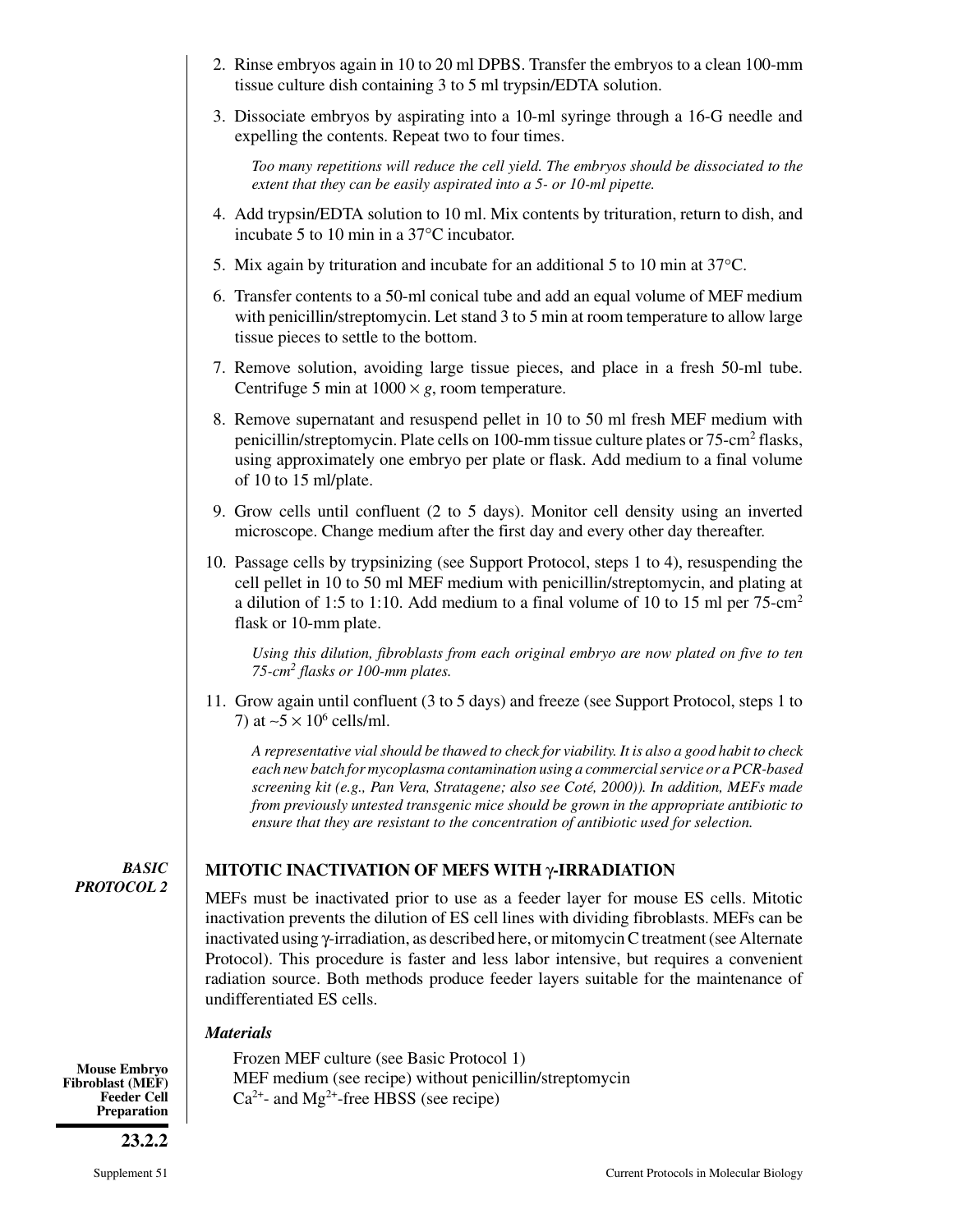

4. Trypsinize as if passaging (see Support Protocol, steps 1 to 4).

**Manipulating the Mouse Genome**

*ALTERNATE PROTOCOL*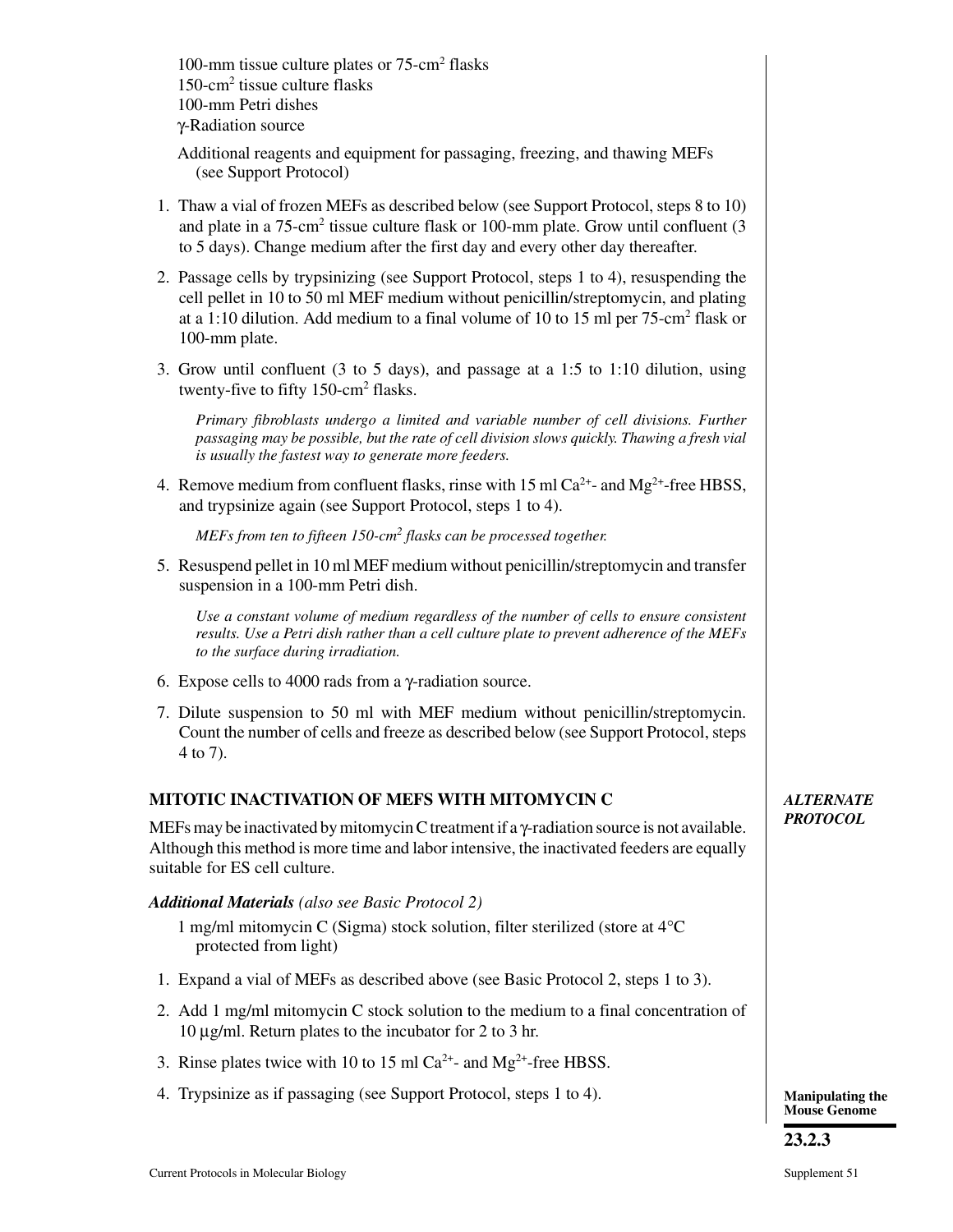- 5. Add an equal volume of MEF medium without penicillin/streptomycin.
- 6. Count and freeze cells (see Support Protocol, steps 4 to 7).

#### *SUPPORT* **FREEZING AND THAWING MEFS**

*PROTOCOL*

Freezing MEFs, particularly inactivated fibroblasts, is a great convenience. Large stocks of active or inactivated fibroblasts can be prepared at any time, obviating the need to coordinate MEF preparations with ES cell manipulations. Cells are frozen slowly in medium containing 10% (v/v) dimethyl sulfoxide and thawed rapidly.

#### *Materials*

Plates containing MEFs (see Basic Protocols 1 and 2; see Alternate Protocol)  $Ca<sup>2+</sup>$ - and Mg<sup>2+</sup>-free HBSS (see recipe) Trypsin/EDTA solution (see recipe) Freezing medium (see recipe) MEF medium (see recipe) with or without penicillin/streptomycin Cryovials

Additional reagents and equipment for counting cells with a hemacytometer (*APPENDIX 3F*)

#### *Freeze cells*

1. Remove MEF medium and rinse plates with 10 to 15 ml  $Ca^{2+}$ - and Mg<sup>2+</sup>-free HBSS.

*Washing the plates removes residual serum that will inhibit trypsin.*

2. Remove HBSS and add trypsin/EDTA solution to cover the surface of the cells (e.g., 3 to 5 ml in a 75-cm<sup>2</sup> flask). Incubate 3 to 5 min at 37 $\degree$ C and tap the flask to release the cells.

*When trypsinization is complete, tapping and rocking the plate should release the cells. Loose sheets of cells are visible to the naked eye. Incubate at 37*°*C for an additional 1 to 2 min if the cells do not slough off.*

3. When the cell layer has loosened, add an equal volume of MEF medium and mix by trituration to produce a single-cell suspension.

*MEF medium should contain penicillin/streptomycin when preparing initial MEFs (i.e., Basic Protocol 1, step 10), but not for other protocols. Addition of medium containing serum will inhibit further trypsinization.*

- 4. Count cells using a hemacytometer (*APPENDIX 3F*) and then pellet by centrifuging 3 to 5 min at  $1000 \times g$ , room temperature.
- 5. Resuspend pellet at  $3 \times 10^6$  cells/ml in freezing medium and mix by trituration.
- 6. Dispense into cryovials in 1-ml aliquots, place cryovials in an insulated container at −80°C, and leave overnight.

*Under these conditions, the cells will freeze slowly enough to maintain viability.*

7. Transfer cryovials to liquid nitrogen.

8. Thaw cells rapidly by placing vials in a 37°C water bath.

*Cells should not be quick-frozen in liquid nitrogen. Vials can be stored at* −*80*°*C* for several *months and in liquid nitrogen for years.*

#### *Thaw cells*

**Mouse Embryo Fibroblast (MEF) Feeder Cell Preparation**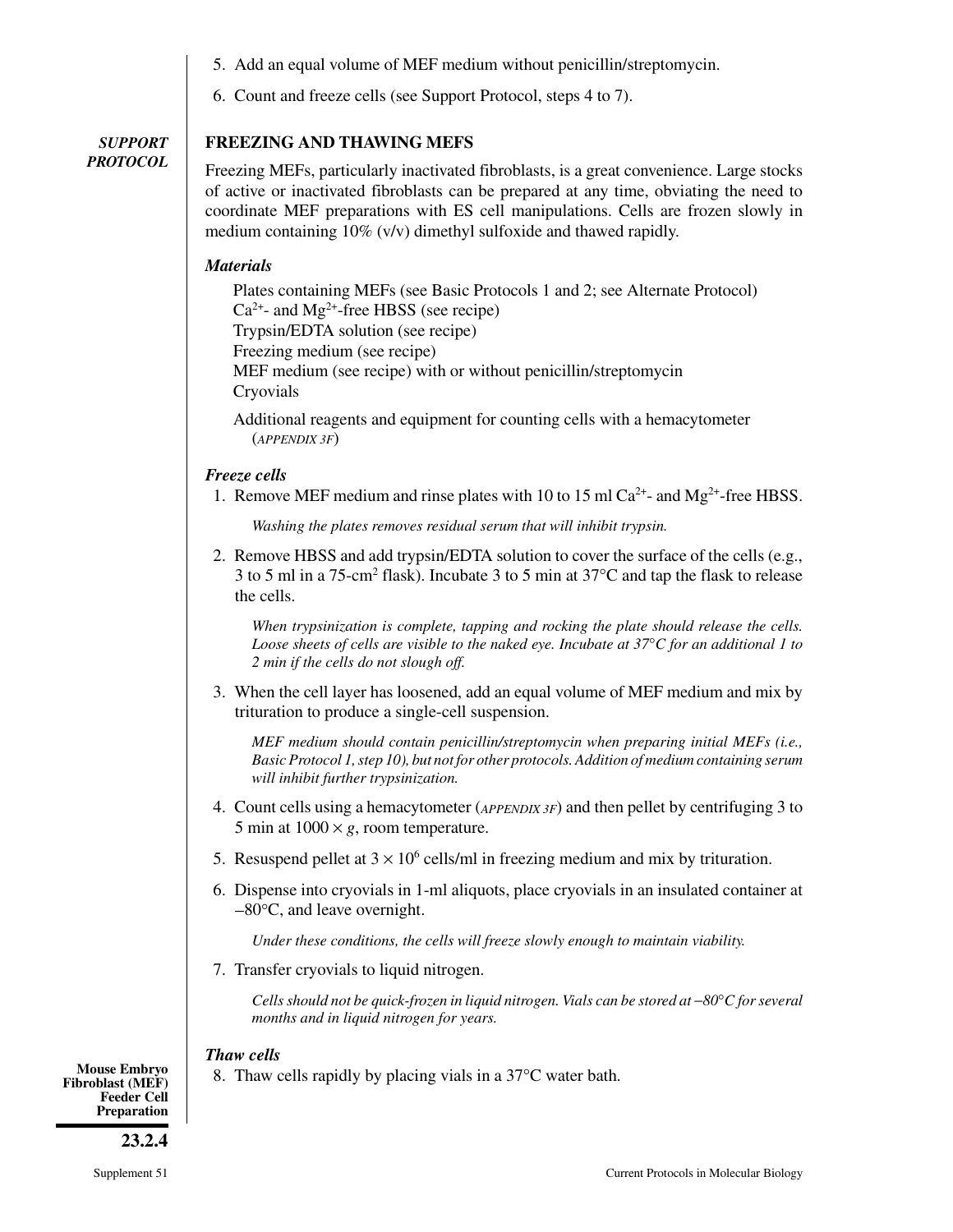- 9. Add cells to a tube with 10 ml MEF medium without penicillin/streptomycin. To remove DMSO, pellet by centrifuging 3 to 5 min at  $1000 \times g$ , room temperature.
- 10. Resuspend in a volume appropriate for the surface area of the plate (e.g., 10 to 15 ml for a 75-cm<sup>2</sup> flask or 100-mm plate).

### **REAGENTS AND SOLUTIONS**

*Use deionized, distilled water in all recipes and protocol steps. For common stock solutions, see APPENDIX 2; for suppliers, see APPENDIX 4.*

*NOTE:* Prepare all cell culture solutions from tissue culture–grade reagents. Use tissue culture–grade water (high resistance and endotoxin free). Sterilize all final solutions by filtration or prepare from sterile stocks. Use disposable sterile plasticware to prevent microbial and detergent contamination.

#### *Dulbecco's phosphate-buffered saline (DPBS)*

0.1 g/liter anhydrous  $CaCl<sub>2</sub>$ 0.1 g/liter MgCl<sub>2</sub>⋅6H<sub>2</sub>O 0.2 g/liter KCl  $0.2$  g/liter KH<sub>2</sub>PO<sub>4</sub> 8.0 g/liter NaCl 2.16 g/liter Na<sub>2</sub>HPO<sub>4</sub>⋅7H<sub>2</sub>O Adjust pH, if necessary, to 7.0 to 7.2 with 1 N HCl or 1 N NaOH Sterilize by filtration or by autoclaving Store at 4°C (stable indefinitely)

#### *Freezing medium*

Dulbecco's modified Eagle medium (DMEM) with high glucose (4500 mg/liter), L-glutamine, sodium pyruvate, and pyridoxine hydrochloride or pyridoxal hydrochloride (e.g., Life Technologies, JRH Biosciences, or Sigma) containing: 20 mM HEPES, pH 7.3 20% (v/v) FBS, heat inactivated for 30 min at 56°C 10% (v/v) dimethyl sulfoxide (DMSO) Store up to 1 year at −20°C

*Freezing and thawing should be avoided. Commercial freezing media based on 10% DMSO can be used. Consult UNIT 23.3 regarding the selection of FBS.*

#### *Hank's balanced salt solution (HBSS), Ca*<sup>2+</sup> and Mg<sup>2+</sup> free

0.4 g/liter KCl 0.06 g/liter  $KH_2PO_4$ 8.0 g/liter NaCl 0.35 g/liter NaHCO<sub>3</sub> 0.048 g/liter Na<sub>2</sub>HPO<sub>4</sub> 1.g/liter D-glucose 0.01 g/liter phenol red Adjust pH, if necessary, to 7.0 to 7.4 with 1 N HCl or 1 N NaOH Store up to 6 months at 4°C

> **Manipulating the Mouse Genome**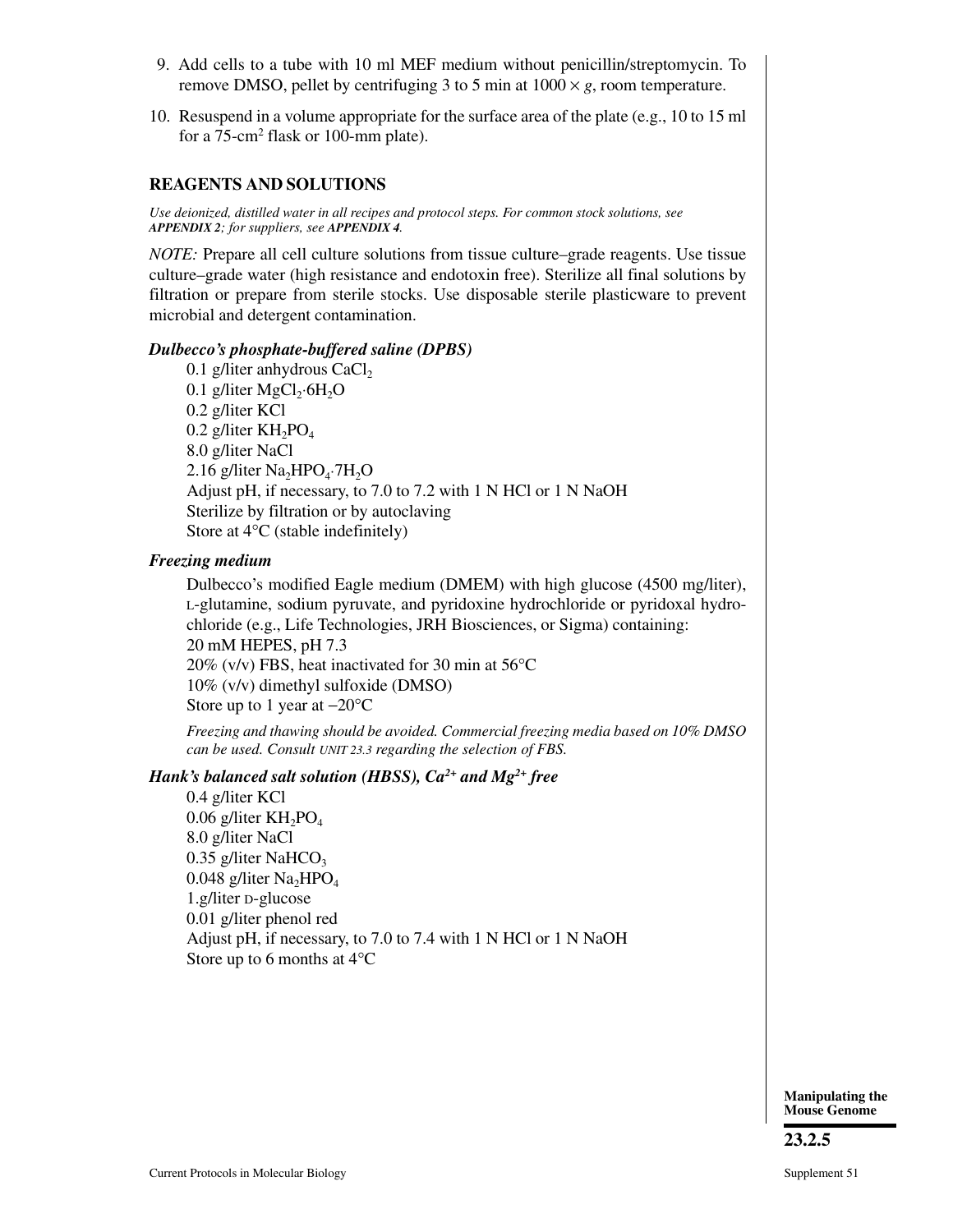#### *Mouse embryo fibroblast (MEF) medium*

Dulbecco's modified Eagle medium (DMEM) with high glucose (4500 mg/liter), L-glutamine, sodium pyruvate, and pyridoxine hydrochloride or pyridoxal hydrochloride (e.g., Life Technologies, JRH Biosciences, or Sigma) containing: 10% (v/v) FBS, heat inactivated for 30 min at 56°C

1× MEM nonessential amino acids (from 100× stock; Life Technologies)

2 mM L-glutamine (from 100× stock; Life Technologies)

0.1 mM 2-mercaptoethanol

20 mM HEPES, pH 7.3

1× penicillin/streptomycin when indicated (from 100× stock; Life Technologies) Store up to 2 weeks at 4°C

*Consult UNIT 23.3 regarding the selection of FBS. Penicillin/streptomycin should be included during the initial isolation of MEFs. It is not needed after Basic Protocol 1.*

#### *Trypsin/EDTA solution*

 $Ca<sup>2+</sup>$ - and Mg<sup>2+</sup>-free HBSS (see recipe) containing:

2.5 g/liter porcine trypsin (0.25%)

0.38 g/liter EDTA⋅4H<sub>2</sub>O

Store aliquots up to 1 year at −20°C

*Aliquots can be thawed and stored at 4*°*C for up to 1 week. Repeated freezing and thawing should be avoided.*

#### **COMMENTARY**

#### **Background Information**

Historically, ES cells have been cultured under a variety of conditions to prevent differentiation (Wurst and Joyner, 1993; *UNIT 23.3*). The most common method utilizes feeder layers prepared from mouse embryo fibroblasts or from SIM mouse embryo fibroblasts resistant to thioguanine and oubain (STO cells; Hogan et al., 1994; Martin and Evans, 1975). Whereas MEFs are primary cultures with a limited mitotic potential, STO fibroblasts will divide indefinitely. STO cells resistant to G418 are readily available from the ES cell community. STO cells can be grown and inactivated using the protocols for MEFs. For more details see Robertson (1987), Wurst and Joyner (1993), or Hogan et al. (1994).

The advantage of MEFs is that they provide a more consistent source of feeder cells. Early passage cells with reproducible characteristics must be used because they rapidly lose their ability to divide. Long-term propagation of STO cells can lead to changes that result in characteristics that are less favorable for ES cell growth. Because of these potential problems, researchers who are new to ES cell culture and who wish to generate ES cell clones capable of germ-line transmission will probably have more success with primary MEFs.

#### **Critical Parameters and Troubleshooting**

The major problems encountered during the isolation and inactivation of MEFs are typically a result of poor aseptic technique, low cell yields during isolation, or inefficient mitotic inactivation. Special attention should be paid to the use of aseptic technique. After the initial primary cultures have been frozen, antibiotics should not be used; antibiotics can mask bad aseptic technique. Each new batch of MEFs should be checked for mycoplasma after growth without antibiotics (Coté, 2000). Inadvertent contamination will spread to ES cells and reduce their germ-line potential. Contaminated batches should be disposed of; it is best not to try to treat them. Contamination should be a rare occurrence.

Aseptic technique is also important in the preparation of media and solutions. All solutions should be prepared using tissue culture– grade reagents and water (high resistance and endotoxin free). Although they are more expensive, solutions that have been screened for toxicity and mycoplasma are available from many companies. Laboratories with little cell culture experience will probably have the greatest success with commercial, prescreened solutions.

Occasionally low cell yields are observed after the initial embryo dissociation. Plates from the initial dissociation should reach con-

**Mouse Embryo Fibroblast (MEF) Feeder Cell Preparation**